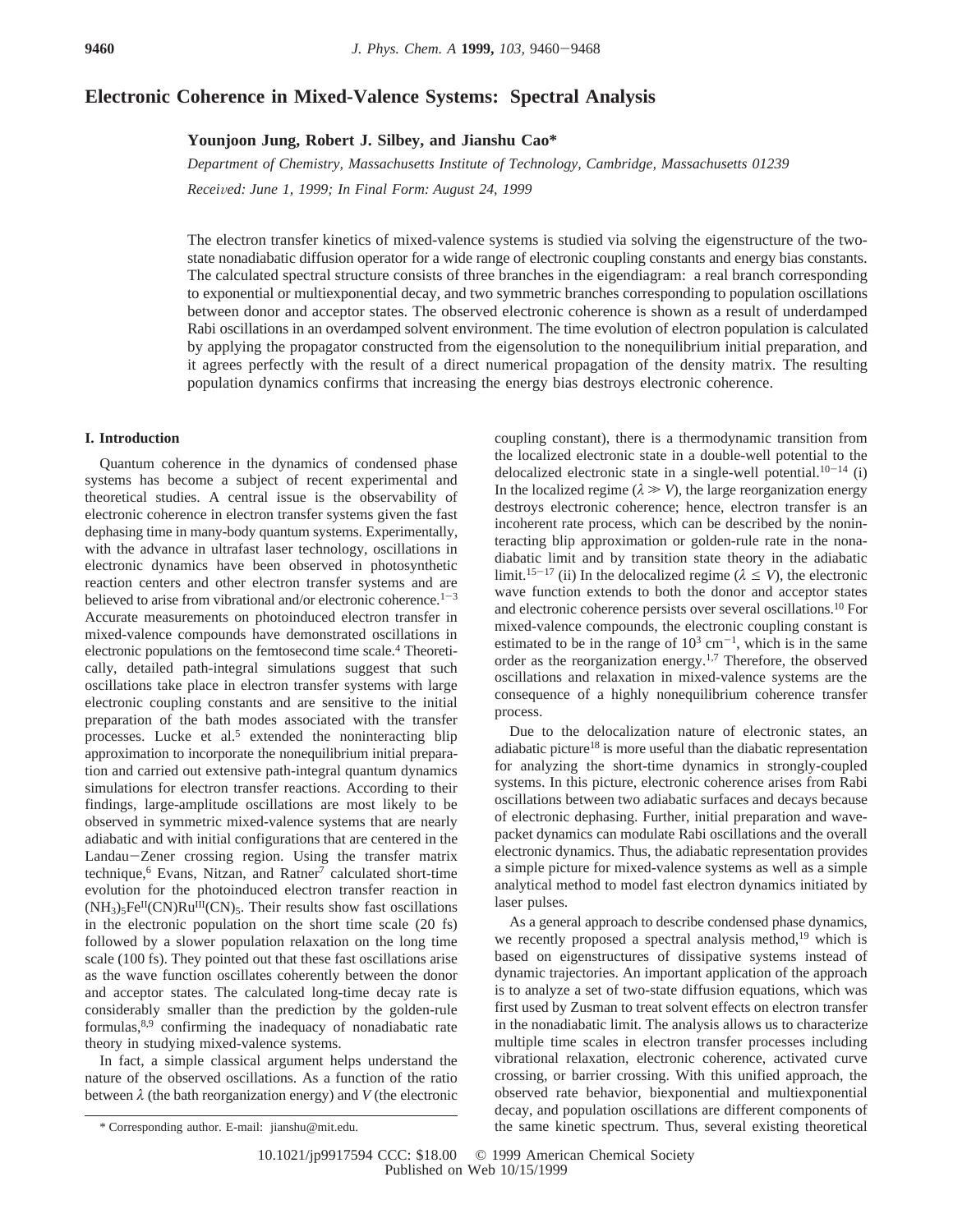models, developed for limited cases of electron transfer, can be analyzed, tested, and extended. In particular, rate constants extracted from the analysis bridge smoothly between the adiabatic and nonadiabatic limits, and the kinetic spectrum in the large coupling regime reveals the nature of the localizationdelocalization transition as the consequence of two competing mechanisms.

In this paper, the spectral analysis approach developed in ref 19 is employed to study the electron transfer dynamics in mixedvalence systems. We invoke the nonadiabatic diffusion equation proposed by Zusman to describe the electron transfer process in the over-damped solvent regime. As discussed earlier, electron transfer in mixed-valence systems takes place in a different kinetic regime from the thermal activated regime described by Marcus theory. Thus, the time-scale separation is not satisfied, and multiexponential decay and oscillations are intrinsic nature of electron transfer kinetics. As a result, the kinetic spectra exhibit bifurcation, coalescence, and other complicated patterns. Careful examination of these patterns reveals the underlying mechanisms in mixed-valence systems.

The rest of the paper is organized as follows: The spectral structure of the nonadiabatic diffusion equation is formulated in section II. Numerical examples of the spectral structure of strongly mixed electron transfer systems are presented and discussed in section III, and concluding remarks are given in section IV.

## **II. Theory**

There have been extensive studies of the solvent effect on electron transfer dynamics in literature with various approaches. $20-24$  One of the most extensively studied models for quantum dissipation is the spin-boson Hamiltonian,  $14,23$ 

$$
H_{\rm SB} = \frac{\epsilon}{2}\sigma_z + V\sigma_x + \sum_{\alpha} \frac{p_{\alpha}^2}{2m_{\alpha}} + \sum_{\alpha} \frac{1}{2}m_{\alpha}\omega_{\alpha}^2 \left(x_{\alpha} - \sigma_z \frac{c_{\alpha}}{m_{\alpha}\omega_{\alpha}^2}\right)^2
$$
\n(1)

where  $\epsilon$  is the energy bias between the two electronic states, *V* is the electronic coupling constant,  $\sigma_z$  and  $\sigma_x$  are the usual Pauli matrices, and  $\{x_{\alpha},p_{\alpha}\}\$  represents the bath degree of freedom with mass  $m_\alpha$ , frequency  $\omega_\alpha$ , and the coupling constant  $c_\alpha$ . In this model effects of the bath modes on the dynamics of the system can be described via the spectral density defined by

$$
J(\omega) = \frac{\pi}{2} \sum_{\alpha} \frac{c_{\alpha}^{2}}{m_{\alpha} \omega_{\alpha}} \delta(\omega - \omega_{\alpha})
$$
 (2)

Equivalently, the spin-boson Hamiltonian in eq 1 can be separated into the electronic two-level part  $H_{TLS}$  and the nuclear bath part  $H_{\text{B}}$ ,

$$
H_{\rm SB} = H_{\rm TLS} + H_{\rm B} \tag{3}
$$

The two-level part of the Hamiltonian can be explicitly written as

$$
H_{\rm TLS}(E) = U_1(E)|1\rangle\langle 1| + U_2(E)|2\rangle\langle 2| + V(|1\rangle\langle 2| + |2\rangle\langle 1|)
$$
\n(4)

where the diabatic energy surfaces  $U_1(E)$  and  $U_2(E)$  are functions of the stochastic variable *E*, which represents the polarization energy for a given solvent configuration.<sup>20</sup> The transformation from the spin-boson Hamiltonian to the two-level system Hamiltonian has been shown in the literature<sup>23,25</sup> by the identity

$$
E(\{x_{\alpha}\}) = \sum_{\alpha} c_{\alpha} x_{\alpha} \tag{5}
$$

It is worthwhile to mention that the polarization energy *E* was recognized as the reaction coordinate by Marcus in formulating nonadiabatic electron transfer theory.15 Since the electron transfer process involves the collective motion of a large number of solvent degrees of freedom and the two-level system is linearly coupled to the harmonic bath modes in the spin-boson Hamiltonian in eq 1, the functional form for the free energy surface is harmonic, $26$  thus giving

$$
U_1(E) = \frac{(E+\lambda)^2}{4\lambda} \tag{6}
$$

$$
U_2(E) = \frac{(E - \lambda)^2}{4\lambda} + \epsilon \tag{7}
$$

where  $\lambda$  is the reorganization energy, which is related to the parameters in eq 1

$$
\lambda = \sum_{\alpha} \frac{{c_{\alpha}}^2}{2m_{\alpha}\omega_{\alpha}^2} = \frac{1}{\pi} \int d\omega \frac{J(\omega)}{\omega}
$$
(8)

Considering the fact that electron transfer processes are usually probed at room temperature in polar solvents, we can treat the bath degrees of freedom in  $H_B$  classically. Then, the spin-boson Hamiltonian in eq 3 can be used to derive a twolevel classical equation of motion

$$
i\frac{\partial}{\partial t}\rho(t) = \angle \rho(t) + (\angle_B + \angle_{\text{TLS}})\rho(t) \tag{9}
$$

where  $i\angle_B = \{ , H_B \}$  is the Poisson operator for the classical bath and  $\angle$ <sub>TLS</sub> = [ $H$ <sub>TLS</sub>,]/ $\hbar$  is the Liouville operator for the twolevel system. Explicitly, we express eq 9 in terms of the density matrix elements

$$
\dot{\rho}_1 = \angle_1 \rho_1 + iV(\rho_{12} - \rho_{21})
$$
 (10a)

$$
\dot{\rho}_2 = \angle_2 \rho_2 - iV(\rho_{12} - \rho_{21})
$$
 (10b)

$$
\dot{\rho}_{12} = \angle_{12}\rho_{12} - i\omega_{12}\rho_{12} + iV(\rho_1 - \rho_2)
$$
 (10c)

$$
\dot{\rho}_{21} = \angle_{21}\rho_{21} + i\omega_{12}\rho_{21} - iV(\rho_1 - \rho_2)
$$
 (10d)

where the Planck constant  $\hbar$  is set to unity for simplicity,  $\rho_i$  is the diagonal matrix element for electronic population, and  $\rho_{ii}$ is the off-diagonal matrix element for electronic coherence. Here,  $\angle$  describes the relaxation process of classical bath, with  $\angle$ *i* defined on the free energy surface for the *i*th electronic state, and with  $\angle_{12}$  and  $\angle_{21}$  defined on the averaged free energy surface. This set of semiclassical two-state equations has been previously derived in different context by several authors.<sup>20,23,27</sup> It should be mentioned that the mapping from the spin-boson Hamiltonian into the Zusman model requires the Lorentzian form of the spectral density

$$
J(\omega) = 2\lambda \frac{\omega \omega_c}{\omega^2 + {\omega_c}^2}
$$
 (11)

Furthermore, we note that many chemically and biologically important electron transfer processes take place in the over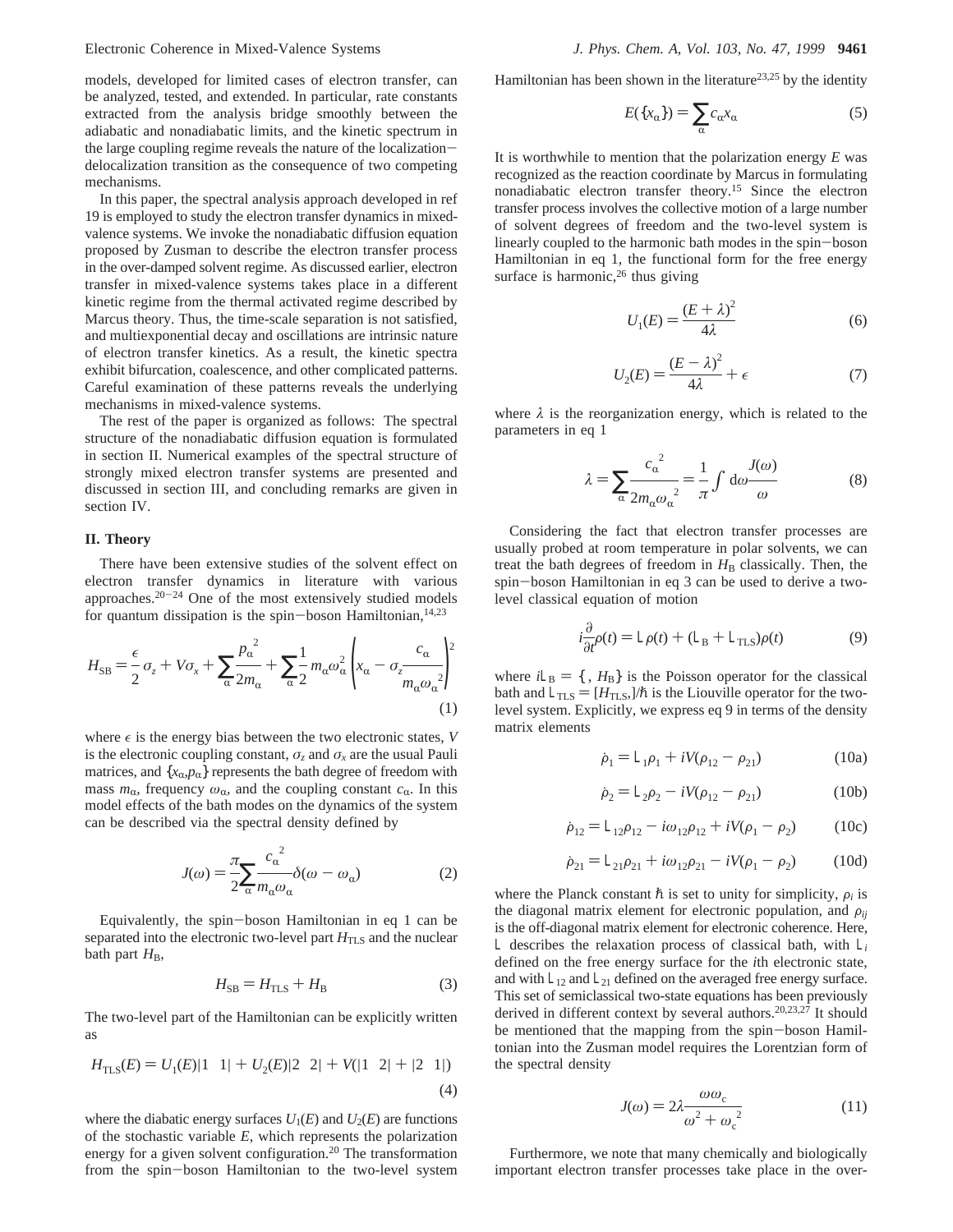damped solvent environment. Therefore, to describe the density matrix evolution in the electron transfer kinetics in the mixedvalence system, we invoke the nonadiabatic diffusion equation proposed by Zusman.20 Then, the bath relaxation operators in eq 9 are one-dimensional Fokker-Planck operators *<sup>L</sup>ij*

$$
\angle_i = D_{\rm E} \frac{\partial}{\partial E} \left( \frac{\partial}{\partial E} + \beta \frac{\partial U_{\rm i}(E)}{\partial E} \right) \tag{12}
$$

$$
\angle_{12} = \angle_{21} = \frac{\angle_{11} + \angle_{22}}{2} = D_{\text{E}} \frac{\partial}{\partial E} \left( \frac{\partial}{\partial E} + \beta \frac{\partial \bar{U}(E)}{\partial E} \right) \tag{13}
$$

where  $\beta = 1/k_B T$ ,  $\bar{U}$  and  $\omega_{12}$  are the average and the difference of the two free energy surfaces, respectively

$$
\bar{U}(E) = \frac{U_1(E) + U_2(E)}{2} \tag{14}
$$

$$
\omega_{12}(E) = U_1(E) - U_2(E) \tag{15}
$$

The energy diffusion constant  $D<sub>E</sub>$  is defined as

$$
D_{\rm E} = \Omega \Delta_{\rm E}^2 \tag{16}
$$

where  $\Delta E^2$  is the mean square fluctuation of the solvent polarization energy

$$
\Delta_E^2 = \langle E^2 \rangle = 2\lambda k_\text{B} T
$$

and  $\tau_D = 1/\Omega$  is the the characteristic timescale of the Debye solvent. The correlation function of the solvent polarization energy is given by

$$
C(t) = \langle E(t) E(0) \rangle = \Delta_E^2 \exp(-\Omega t) \tag{17}
$$

Note that since the nuclear dynamics is modeled by the Fokker-Planck operator, the possibility of the vibrational coherence is excluded in this model of electron transfer dynamics. It is worthwhile to mention that one can obtain the nonadiabatic diffusion equation starting from the spin-boson Hamiltonian by first deriving the evolution equation for the quantum dissipative dynamics, and then taking the semiclassical limit using the Wigner distribution functions, and finally assuming the overdamped diffusion limit.<sup>23</sup>

We investigate the spectral structure of the nonadiabatic diffusion operator by calculating the eigenvalues  $\{-Z_\nu\}$  and the corresponding eigenfunctions  $\{|\psi_{\nu}\rangle\}$ . Hereafter we use Greek indices to denote the eigenstates and Latin indices to denote the basis states of the nonadiabatic diffusion operator. Because the nonadiabatic Liouville operator is non-Hermitian, the eigenvalues are generally given by complex values, and the right and left eigenfunctions corresponding to the same eigenvalue are not simply the Hermitian conjugate to each other.<sup>28</sup> For a given eigenvalue *Zν*, the right and left eigenfunctions of the nonadiabatic diffusion operator are obtained from

$$
\angle |\psi_{\nu}^{\text{R}}\rangle = -Z_{\nu}|\psi_{\nu}^{\text{R}}\rangle \tag{18}
$$

$$
\langle \psi_{\nu}^{\mathcal{L}} | \angle = -Z_{\nu} \langle \psi_{\nu}^{\mathcal{L}} | \tag{19}
$$

The method of eigenfunction solution is well-known for the diffusion process on the harmonic potential energy surface.<sup>29</sup> For a single quadratic potential  $U(x) = \frac{1}{2} m \omega^2 x^2$ , the onedimensional Fokker-Planck operator  $\angle_{FP} = D((\partial^2/\partial x^2) + \partial \partial U')$ *∂x*) can be transformed into the quantum mechanical Hamiltonian in imaginary time

$$
H_{\rm s} = -\mathrm{e}^{\beta U(x)/2} \angle_{\rm FP} \mathrm{e}^{-\beta U(x)/2} = -\frac{1}{2\mu} \frac{\partial^2}{\partial x^2} + V_{\rm s}(x) \tag{20}
$$

where  $\mu^{-1} = 2D$ , and the quadratic potential is

$$
V_s(x) = D\left[\frac{1}{4}(\beta U'(x))^2 - \frac{1}{2}\beta U''(x)\right] = \frac{1}{2}\mu\gamma^2 x^2 - \frac{\gamma}{2}
$$
 (21)

with  $\gamma = Dm\omega^2/k_B T$ . Since the transformed potential in eq 21 is just the same form as for a simple harmonic oscillator with zero-point energy compensation, the eigenvalues and the eigenfunctions for the original Fokker-Planck operator can be constructed immediately from the eigensolutions of the harmonic oscillator Hamiltonian. Unlike the diffusion problem on the single potential energy surface, there have been limited studies on the nonadiabatic diffusion problem involving more than one potential energy surface. In this aspect, Cukier and co-workers have calculated the electron transfer rate by calculating the lowest eigenvalue of the nonadiabatic diffusion equation; however, their calculation was limited to the weak-coupling regime where the Zusman rate is applicable.27

An important issue in solving the nonadiabatic diffusion equation for electron transfer is the choice of the basis functions since three different free energy surfaces are involved in eq 9: two diabatic surfaces for the population density matrix elements and one averaged surface for the coherence density matrix element. In this paper, the eigenfunctions of  $\angle_{12}$  are used as our basis set to represent the nonadiabatic diffusion equation. In principle, one could have chosen the eigenfunctions of  $\angle$ 1 or  $\angle$ <sub>2</sub> as basis functions; however, in that case one has to evaluate appropriate Franck-Condon factors when calculating the coupling matrix elements even with the Condon approximation. The Fokker-Planck operator  $\angle_{12}$  is defined on the averaged harmonic potential centered at  $E = 0$ , and its eigensolutions are

$$
\angle_{12}|\phi_n^R\rangle = -n\Omega|\phi_n^R\rangle \tag{22}
$$

$$
\langle \phi_n^{\mathcal{L}} | \angle_{12} = -n \Omega \langle \phi_n^{\mathcal{L}} | \tag{23}
$$

where the right and left eigenfunctions are

$$
\phi_n^R(E) = \frac{1}{(2^n n!)^{1/2} (2\pi \Delta_E^2)^{1/4}} \exp\left(-\frac{E^2}{2\Delta_E^2}\right) H_n\left(\frac{E}{\sqrt{2}\Delta_E}\right) \tag{24}
$$

$$
\phi_n^{\mathcal{L}}(E) = \frac{1}{(2^n n!)^{1/2} (2\pi \Delta_E^2)^{1/4}} H_n\left(\frac{E}{\sqrt{2}\Delta_E}\right) \tag{25}
$$

where  $H_n$  is the *n*th-order Hermite polynomial. As shown below, this choice of the basis set is convenient for our purpose.

To be consistent with the  $\angle_{12}$  basis set, we separate the real and imaginary parts of the coherence density matrix, namely, *u*  $=$  Re $\rho_{12}$  and  $v = Im \rho_{12}$ , and rewrite eq 9 as

$$
\dot{\rho}_1 = (\angle_{12} + \delta \angle) \rho_1 - 2Vv \tag{26a}
$$

$$
\dot{\rho}_2 = (\angle_{12} - \delta \angle)\rho_2 + 2Vv \tag{26b}
$$

$$
\dot{u} = \angle_{12} u + \omega_{12} v \tag{26c}
$$

$$
\dot{v} = \angle_{12} v - \omega_{12} u + V(\rho_1 - \rho_2)
$$
 (26d)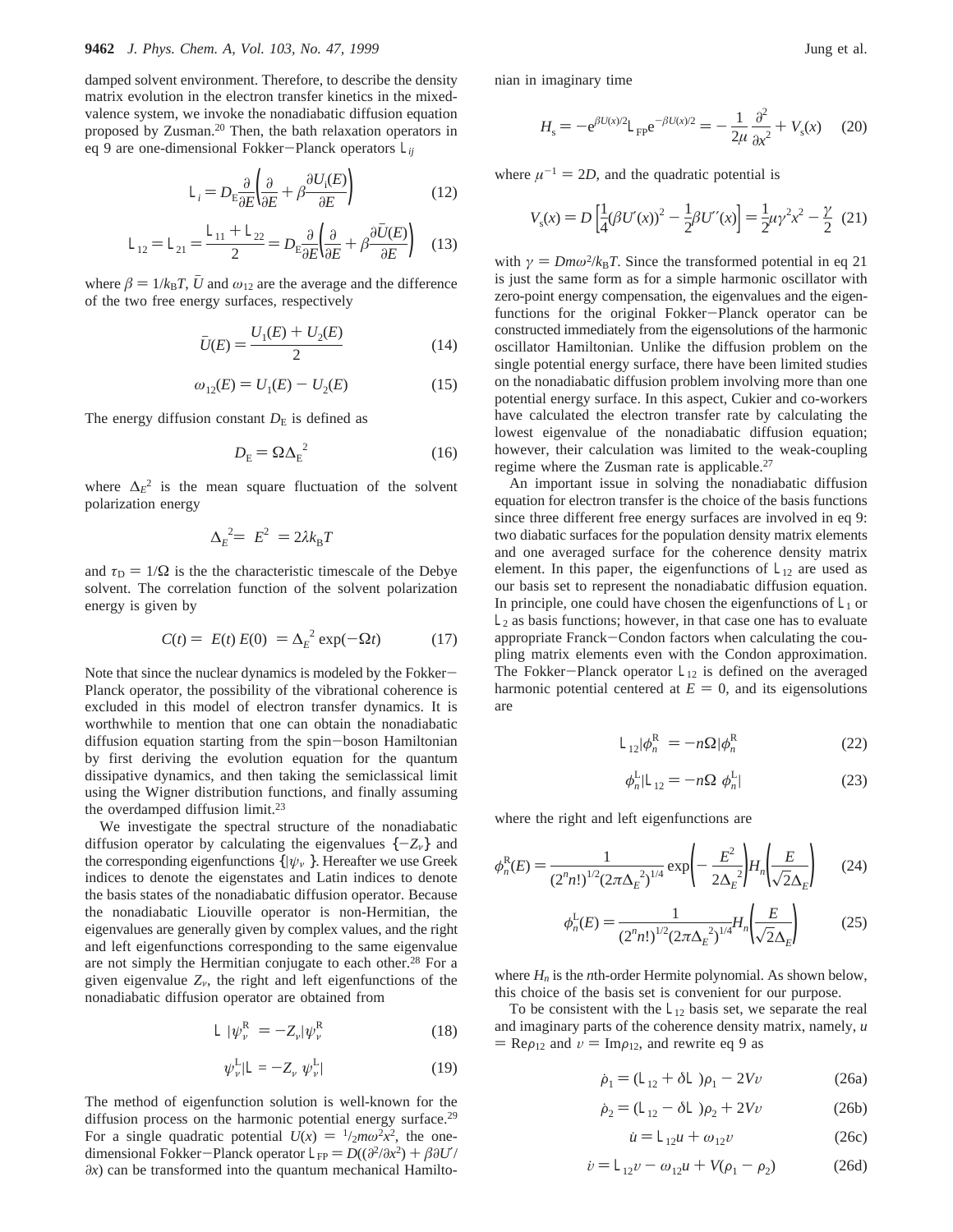$$
\delta \angle = \frac{\angle_{11} - \angle_{22}}{2} \tag{27}
$$

Then, all the relevant operators in eqs  $26a - 26d$  can be evaluated in terms of the right and left eigenfunctions of  $\mathcal{L}_{12}$ , giving

$$
\langle \phi_n^{\mathcal{L}} | \angle_{12} | \phi_m^{\mathcal{R}} \rangle = -n \Omega \delta_{nm} \tag{28}
$$

$$
\langle \phi_n^{\mathcal{L}} | \delta \angle | \phi_m^{\mathcal{R}} \rangle = -\Omega \sqrt{\frac{\lambda}{2k_{\mathcal{B}}T}} \sqrt{m+1} \delta_{n,m+1} \tag{29}
$$

$$
\langle \phi_n^{\mathcal{L}} | \omega_{12} | \phi_m^{\mathcal{R}} \rangle = \sqrt{2\lambda k_{\mathcal{B}} T} (\sqrt{m} \delta_{n,m-1} + \sqrt{m+1} \delta_{n,m+1}) - \epsilon \delta_{nm}
$$
\n(30)

$$
\langle \phi_n^{\mathcal{L}} | V | \phi_m^{\mathcal{R}} \rangle = V \delta_{nm} \tag{31}
$$

where we assume the Condon approximation; i.e., the electronic coupling matrix element is independent of the solvent degrees of freedom. With the basis set, we can expand the density matrix elements as

$$
\rho_1(E,t) = \sum_{n=0}^{\infty} a_n(t) \phi_n^{\mathcal{R}}(E)
$$
\n(32a)

$$
\rho_2(E,t) = \sum_{n=0}^{\infty} b_n(t) \phi_n^{\mathcal{R}}(E)
$$
\n(32b)

$$
u(E,t) = \sum_{n=0}^{\infty} c_n(t) \phi_n^R(E)
$$
 (32c)

$$
v(E,t) = \sum_{n=0}^{\infty} d_n(t) \phi_n^{\mathcal{R}}(E)
$$
 (32d)

Substituting eqs 32a-32d into the eigenvalue equation eq 18, we have the following coupled linear equations

$$
-Z_{\nu}a_{n} = -n\Omega a_{n} - \Omega \sqrt{\frac{\lambda}{2k_{\mathrm{B}}T}} \sqrt{n}a_{n-1} - 2Vd_{n} \quad (33a)
$$

$$
-Z_{\nu}b_{n} = -n\Omega b_{n} + \Omega \sqrt{\frac{\lambda}{2k_{\mathrm{B}}T}} \sqrt{n}b_{n-1} + 2Vd_{n} \quad (33b)
$$

$$
-Z_{\nu}c_n = -n\Omega c_n + \sqrt{2\lambda k_B T}(\sqrt{n+1}d_{n+1} + \sqrt{n}d_{n-1}) - \epsilon d_n
$$
\n(33c)

$$
-Z_{\nu}d_{n} = -n\Omega d_{n} - \sqrt{2\lambda k_{\text{B}}T}(\sqrt{n+1}c_{n+1} + \sqrt{n}c_{n-1}) + \epsilon c_{n} + V(a_{n} - b_{n})
$$
 (33d)

which is an explicit basis set representation for the two-state diffusion operator in eq 9. The linear equations for the left eigensolution as defined by eq 19 can be written by the transpose of eqs 33a-33d. Diagonalizing the  $4N \times 4N$  matrix ( $N =$ number of basis functions) defined in eqs 33a-33d, we obtain the eigenvalues  $-Z_\nu$  and the corresponding eigenvectors of the nonadiabatic diffusion operator

$$
|\psi_{\nu}^{\text{R}}\rangle = \sum_{n} R_{n\nu} |\phi_{n}^{\text{R}}\rangle \tag{34}
$$

$$
\langle \psi_{\nu}^{\mathcal{L}} | = \sum_{n} L_{\nu n} \langle \phi_{n}^{\mathcal{L}} |
$$
\n(35)

where  $R_{nv}$  and  $L_{vn}$  are elements of the transformation matrices.

In general, due to the non-Hermitian nature of the nonadiabatic diffusion operator, the right and left eigenfunctions do not form an orthogonal set by themselves. However, when the eigenvalues are all nondegenerate, the left and right eigenfunctions form an orthogonal and complete set in dual Hilbert space.<sup>30</sup> Explicitly, we have

$$
\sum_{n=0} L_{\nu n} R_{n\nu'} = \delta_{\nu\nu'} \tag{36}
$$

for the orthogonality and

$$
\sum_{\nu} R_{\nu} L_{\nu n} = \delta_{nm} \tag{37}
$$

for the completeness. Using these properties, we can construct the real time propagator for the operator *L* as

$$
G(t) = \sum_{\nu} |\psi_{\nu}^{\text{R}}\rangle \langle \psi_{\nu}^{\text{L}}|e^{-Z_{\nu}t}
$$
 (38)

and express the time evolution of the density matrix by projecting a given initial distribution onto the eigenstates, giving

$$
|\rho(t)\rangle = G(t)|\rho(0)\rangle = \sum_{\nu} |\psi_{\nu}^{\rm R}\rangle \langle \psi_{\nu}^{\rm L}|\rho(0)\rangle e^{-Z_{\nu}t}
$$
 (39)

Hence, the eigensolution to the two-state nonadiabatic diffusion equation leads to a complete description of electron transfer dynamics.

#### **III. Results and Discussion**

In the section, we present the spectral structure of the nonadiabatic diffusion operator by diagonalizing its matrix representation in eqs 33a-33d. In principle, we need infinite number of basis functions to diagonalize the nonadiabatic diffusion operator; however, in practice, we have to truncate our basis set at some finite number. In all the calculations below, we have used  $N = 50-200$  to diagonalize the  $4N \times 4N$  matrix and the effect of finite number basis on the spectral structure has been carefully examined.

**A. Spectral Structure.** *1. Mixed-Valence Systems*. In the mixed-valence compounds, the electronic coupling constant has the same order of magnitude as the reorganization energy and the electron transfer dynamics is usually probed experimentally at room temperature in polar solvents. To study this process, Evans, Nitzan, and Ratner<sup>7</sup> carried out real time path-integral simulations for the photoinduced electron transfer reaction in  $(NH_3)_5Fe^{II}(CN)Ru^{III}(CN)_5$ . On the basis of their model, we chose the parameters for the calculation shown in Figure 1 as  $\beta \Omega =$ 0.6716,  $\beta \lambda = 18.225$ ,  $\beta V = 11.99$ , and  $\beta \epsilon = 18.705$ . As mentioned in the Introduction, the mapping between the spinboson Hamiltonian and the semiclassical Zusman equation is not rigorously defined. For example, for the nonadiabatic diffusion equation, the solvation energy correlation function takes an exponential form with the rate  $\Omega$ , whereas for the spinboson model Hamiltonian, it depends on the functional form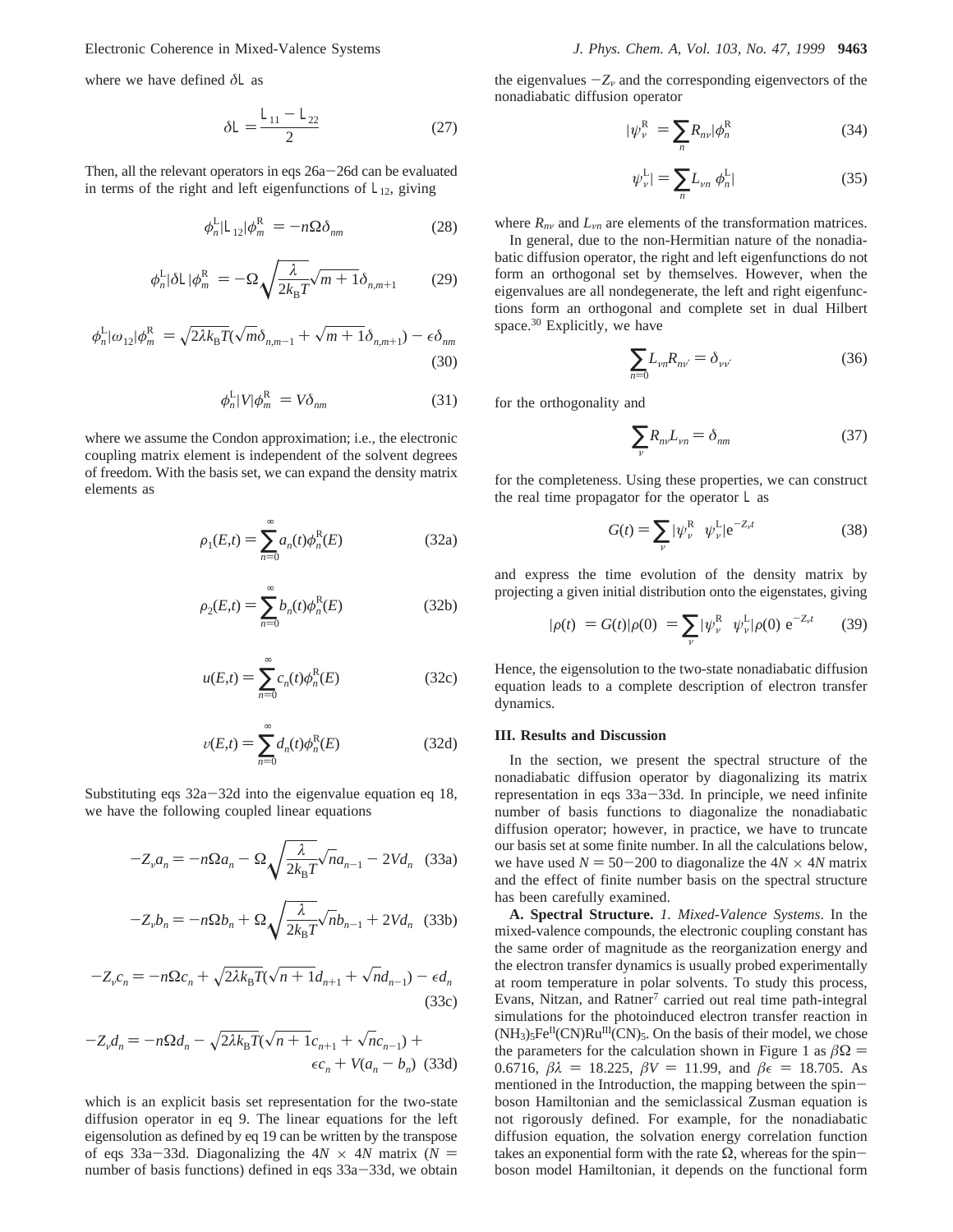

Figure 1. A plot of the lowest 400 eigenvalues for the nonadiabatic operator in a mixed-valence system. The parameters are  $\beta \Omega = 0.6716,$  $\beta \lambda = 18.225$ ,  $\beta V = 11.99$ , and  $\beta \epsilon = 18.705$ . The dot-dashed line is for the case  $k = \omega/2\pi$ .

of the spectral density. It can be shown that the Ohmic spectral density with an exponential cutoff *ω*<sup>c</sup>

$$
J(\omega) = \eta \omega \exp(-\omega/\omega_c) \tag{40}
$$

used in the calculation of Evans et al. leads to an energy correlation function with a Lorentzian form at high temperature<sup>23</sup>

$$
C_{\rm SB}(t) \approx \frac{2\eta\omega_{\rm c}k_{\rm B}T}{\pi} \frac{1}{1 + (\omega_{\rm c}t)^2}
$$
(41)

Then, the relaxation rate  $\Omega$  used in our calculation is taken as the inverse of the mean survival time of  $C_{SB}(t)$ , which is  $\Omega =$ 2*ω*c/*π*.

In Figure 1 the spectral structure of the nonadiabatic operator is shown in complex space. We have used  $N = 200$  (4 $N =$ 800) basis functions to calculate the eigenvalues. To remove the effect of finite basis set from the resulting spectral structure, we only show the first 400 eigenvalues in the complex plane. Since the nonadiabatic diffusion operator is non-Hermitian, the resulting spectrum shows complex conjugate paired eigenvalues as well as real eigenvalues, giving rise to the tree structure with three major branches (which we will call the *eigentree*). In Figure 1, we separate the real and imaginary parts of eigenvalue by

$$
-Z_{\nu} = -k_{\nu} - i\omega_{\nu} \tag{42}
$$

Obviously, the real part,  $-k<sub>v</sub>$ , is always negative as all nonequilibrium physical quantities decay to zero at time infinity, and it scales linearly with the index *ν* since the relaxation rate corresponding to the *n*th basis state  $\phi_n$  is proportional to *n*. In general, the relative magnitudes of real and imaginary parts of eigenvalues determine the time evolution of the density matrix: the real eigenvalues correspond to the simple exponential decay components and the complex conjugate paired eigenvalues correspond to the damped oscillation components.

To classify the eigenvalues quantitatively according to their dynamic behavior, we introduce the dimensionless quantity *θν*

$$
\theta_{\nu} \equiv \frac{2\pi k_{\nu}}{|\omega_{\nu}|} \tag{43}
$$

where  $k_\nu$  is the decay rate and  $2\pi/\omega_\nu$  is the oscillation period. The time evolution of the density matrix component associated with the eigenvalue  $Z_{\nu}$  is an exponential decay if  $\theta_{\nu} = \infty$ , an underdamped oscillation if  $\theta_{\nu} \leq 1$ , and a damped oscillation if  $\theta_{\nu}$  > 1. The relative amplitude of each component depends on the overlap matrix element between the initial density matrix and the eigenstate. As an approximate criterion for the classification of the eigenvalues, the slope corresponding to  $\theta_{\nu} = 1$ is shown in the eigentree diagram in Figure 1. There are a few eigenstates around and below the  $\theta_v = 1$  line, with a typical rate of  $\beta k_v \approx 5$ . For the parameters used in the calculation,  $\beta$ corresponds to ∼170 fs in real time, and, therefore, these eigenstates exhibit underdamped oscillations with a period and a decay time in the femtosecond regime. In their real-time path integral simulations, Evans et al. showed that the population in the acceptor state oscillates with a few femtosecond period and these oscillations decay within 20 fs. Thus, qualitative features of the electron transfer dynamics can be predicted and understood from a careful examination of the spectral structure. Since the spectral analysis presented here is based on the semiclassical diffusion equation while the path-integral study is based on the quantum mechanical spin-boson Hamiltonian, the comparison between the two approaches is expected to be qualitative. In the following subsection, further analysis reveals the nature of these oscillations.

*2. Dependence on the Coupling Constant V.* To examine the underlying spectral structure in more detail, eigenvalues of the nonadiabatic diffusion operator are plotted as functions of the electronic coupling constant in Figure 2. All the parameters except for the electronic coupling constant are the same as used in Figure 1.

In Figure 2a, the real parts of the first 20 eigenvalues are shown as functions of the electronic coupling constant. Note that eigenvalues corresponding to complex conjugate pairs have the same real part, and thus they coalesce in the real eigenvalue diagram. When the coupling constant is very small  $(\beta V \ll 1)$ , the real part of the first nonzero eigenvalue is very well separated from the eigenvalues of excited states, so the dynamics of electron transfer can be considered as a incoherent rate process with a well-defined rate constant,  $k_1$ . When the coupling constant is larger ( $\beta V \approx 1$ ), the first excited state becomes close to the second excited state, and they start to merge into a complex conjugate pair. If the coupling constant increases further, eigenvalues show a bifurcation behavior at  $\beta V \approx 10$ . Therefore, in this regime, the electron transfer kinetics show multiple time scale relaxation as well as coherent oscillation. The complicated behavior of coalescence and bifurcation in the real eigenvalue appears more frequently at higher states.

Another interesting feature of the real eigenvalue diagram is that a set of real eigenvalues decreases consistently as the coupling constant increases from zero. It turns out that these eigenstates take on large imaginary parts, which are responsible for the onset of the imaginary branches of the eigentree. In Figure 2b, the imaginary parts of the lowest 30 eigenvalues are plotted as functions of the coupling constant. Interestingly, the imaginary part of the eigenvalue increases approximately linearly with the coupling constant at large coupling regime. In fact, the dependence on the coupling constant is similar to that of the Rabi frequency for the two-level system

$$
\Omega_{\rm R} = \sqrt{\epsilon^2 + 4V^2} \tag{44}
$$

which is shown in Figure 2b. As pointed out in a recent paper,<sup>18</sup> electronic coherence in mixed-valence systems arises from Rabi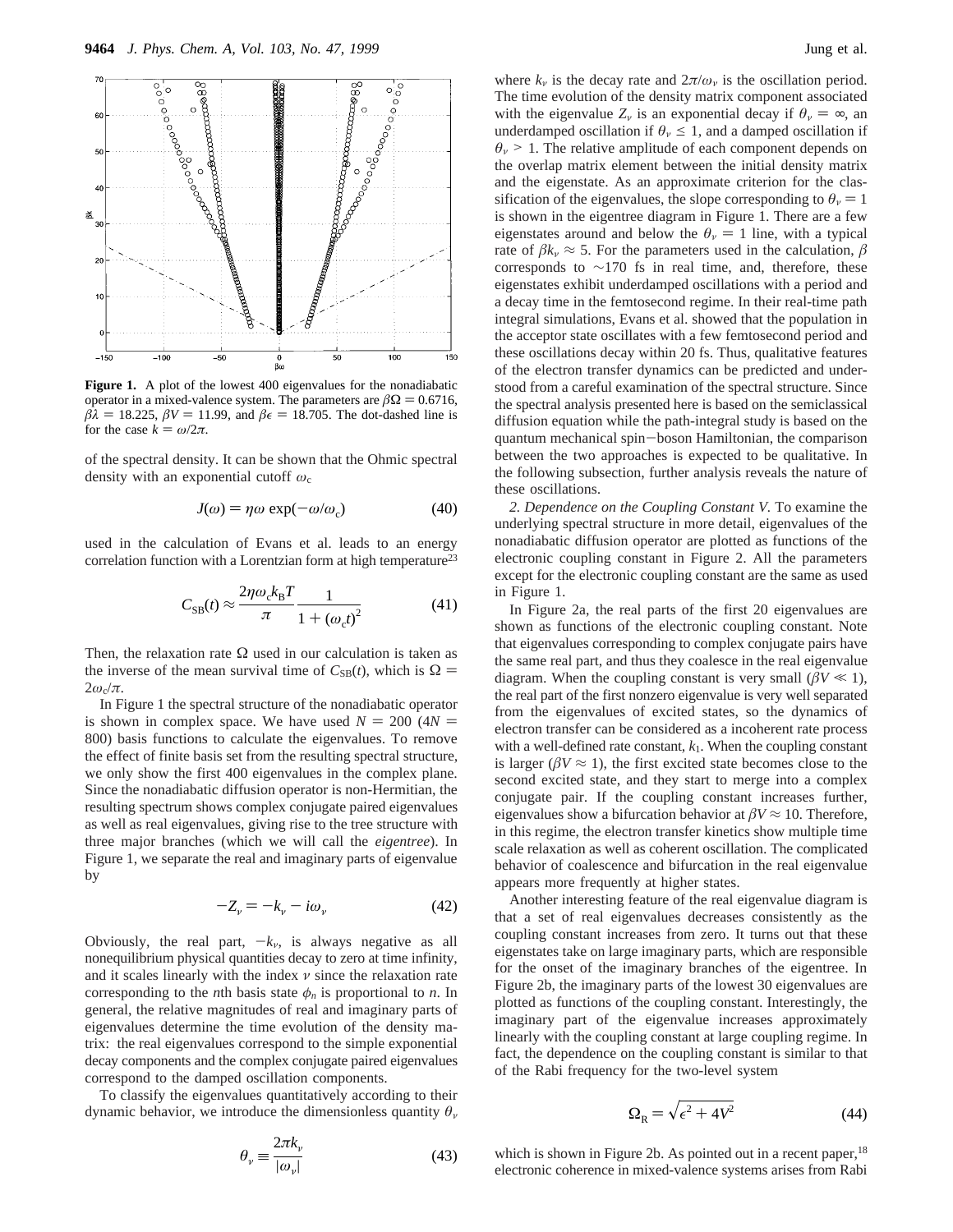

**Figure 2.** Plots of (a, top) real and (b, middle) imaginary parts of the lowest 30 eigenvalues as a function of the coupling constant, *V*. Except for the coupling constant, all the other parameters are set equal to those used in Figure 1. In (b), open circles correspond to the Rabi frequency  $\Omega_R = (\epsilon^2 + 4V^2)^{1/2}$ . (c, bottom) Three-dimensional plot of eigenvalues as a function of the coupling constant.

oscillations between two adiabatic surfaces and decays because of dephasing.

To demonstrate the correlation of the real and imaginary parts of the eigenvalues as functions of the coupling constant, we present a three-dimensional plot of the spectral structure in



**Figure 3.** Comparison between the result of direct numerical propagation and spectral propagation. The parameters are chosen as  $\hat{\beta} \Omega = 1$ ,  $\beta \lambda = 15$ ,  $\beta V = 12$ , and  $\beta \epsilon = 3$ .

Figure 2c. For clarity, only the positive branches of the imaginary eigenvalues are shown. If we compare Figure 2c with Figure 2a, the very rapidly decaying states shown in Figure 2a take on large imaginary parts corresponding to the Rabi oscillations as the coupling constant increases, and these states are responsible for the onset of the imaginary branches in the eigentree for the mixed-valence system shown in Figure 1.

**B. Density Matrix Propagation.** To check the validity of the spectral analysis as a density matrix propagation scheme, we calculated the time evolution of the density matrix by applying the propagator defined by eq 38 to the initial density matrix for various energy biases. Although it may seem straightforward to use the spectral method as a propagation scheme, the case for a non-Hermitian operator is not trivial and has not been explored. The main reason is that though the left and right eigenfunctions of a non-Hermitian operator can be shown to form a biorthogonal set for the nondegenerate eigenvalue case, numerically these eigenfunctions may not be stable enough to be used as a complete orthonormal basis for the density matrix propagation, especially in the nearly degenerate eigenvalue case. We can understand the situation as follows: When the two nearly degenerate eigenvalues  $Z_1$  and *Z*<sup>2</sup> are obtained from a non-Hermitian operator, the orthogonality implies that  $\langle L_2 |$  and  $|R_1 \rangle$  are orthogonal to each other as well as  $\langle L_1|$  and  $|R_2\rangle$ . When two eigenvalues become very close to each other, unlike the Hermitian operator case,  $\langle L_1 |$  and  $\langle L_2 |$ almost coincide and so do  $|R_1\rangle$  and  $|R_2\rangle$ , so that  $\langle L_1|$  and  $|R_1\rangle$ become almost orthogonal to each other. To still satisfy the normalization condition  $\langle L_n|R_n \rangle$  in this case, the eigenfunction should be scaled up, thus making the spectral structure very sensitive to the numerical error involved in the calculation of eigenfunctions. For an interesting discussion on this point, one may refer to the work by Nelson and co-workers.30 Due to this numerical instability, the use of the spectral method as a density matrix propagation scheme is not without limitation.

Figure 3a shows the spectral structure and the time evolution of the density matrix propagation for the case of  $\beta \Omega = 1$ ,  $\beta \lambda$  $= 15$ ,  $\beta V = 12$ , and  $\beta \epsilon = 5$ . Generally, when the energy bias is small ( $\beta \epsilon \leq 5$ ), the left and right eigenfunctions can form a complete orthonormal basis set, so the spectral method is stable and can be used as a numerical propagation method for the density matrix. With a large energy bias, however, the calculated eigenfunctions may not form a complete orthonormal basis. To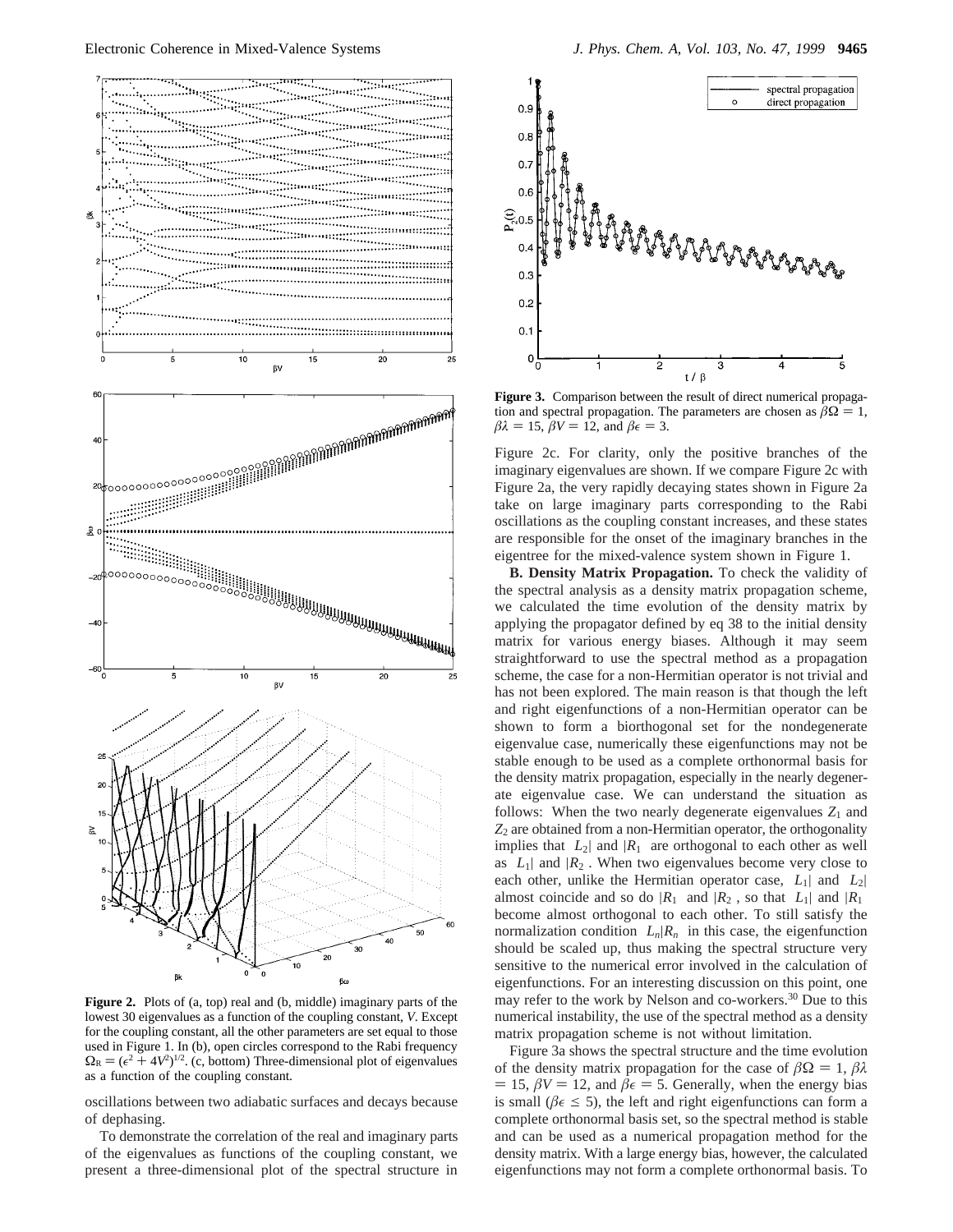model for the photoinduced back electron transfer experiment in the mixed-valence compounds the initial density matrix is chosen as a thermal equilibrium distribution of the donor state (i.e., 1-state) pumped to the acceptor state (i.e., 2-state), $4,5,7$ 

$$
\rho_{\rm i}(E,0) = \frac{1}{\sqrt{2\pi}\Delta_E} \exp\left(-\frac{(E+\lambda)^2}{2\Delta_E^2}\right)\delta_{\rm i2}
$$
 (45a)

$$
\rho_{12}(E,0) = \rho_{21}(E,0) = 0 \tag{45b}
$$

It would be straightforward to calculate the spatial distribution of the density matrix in time  $\rho(E,t)$  by applying the propagator in eq 38 to the above initial density matrix; however, to demonstrate the overall temporal behavior only the time evolution of the total population in the acceptor state is calculated

$$
P_2(t) = \int dE \, \rho_2(E, t) \tag{46}
$$

In order to check the validity of the spectral method as a propagation scheme in this case, we also calculated the time evolution of the density matrix by directly solving the 4*N* differential equations for the expansion coefficients of the density matrix using the Bulirsh-Stoer algorithm,<sup>31</sup> and the comparison in Figure 3a shows a perfect agreement. If only the transient behavior is concerned with, the direct propagation method would be preferred over the spectral method; however, the spectral propagation has the advantage when calculating the long-time behavior once the complete spectrum is known. Overall, the computational costs for the two methods are comparable to each other. As expected from the spectral structure shown in the previous section, the population in the acceptor state shows an underdamped coherent oscillation behavior at initial times followed by a damped oscillation behavior at later times.

Further, we have also studied the density matrix propagation for different energy biases to examine the electronic dephasing effect. As seen from Figure 4a, the increase in energy bias destroys the electronic coherence dramatically. Another interesting observation is the phase shift in the population dynamics as the energy bias is varied, and it is because the Rabi oscillation frequency increases with energy bias. We can confirm the temporal behavior of the density matrix propagation by examining the spectral structure shown in Figure 4b. The period of the initial coherence is estimated to be  $\tau_{\text{osc}} \approx 0.25\beta$  from Figure 4a. In comparison, the Rabi frequency for the corresponding adiabatic two-level system is given by  $\Omega_R = (\epsilon^2 + 4V^2)^{1/2} \approx$  $25\beta^{-1}$ , which can also be obtained from the onset of imaginary branches in the eigentree shown in Figure 4b, and the estimation is consistent with the oscillation period observed in the dynamics since  $\tau_{\rm osc} \approx 2\pi/\Omega_{\rm R}$ . The real eigenvalues of the lowest excited states in the the imaginary branches are estimated to be  $\beta k \approx$  $1-2$ , and they agree with the decay time of the oscillation amplitude in Figure 4a, confirming the validity of the spectral method as a density matrix propagation scheme. Even though it has been well-known in the literature that the damping of population is enhanced with increased energy asymmetry,  $14$  we have also confirmed this through the spectral analysis method.

As an example of the eigenfunction responsible for the coherent oscillation behavior observed in Figure 4b, we show the left and right eigenfunctions corresponding to a complex eigenvalue  $\beta Z = 2.6228 \pm i26.394$  for a symmetric case ( $\beta \epsilon$  = 0) and  $\beta Z = 2.8057 \pm i26.466$  for an asymmetric case ( $\beta \epsilon$  = 5) in Figures 5 and 6. The eigenfunctions corresponding to a



**Figure 4.** Comparison of (a, top) the dynamics and (b, bottom) the spectra in the mixed-valence system for three different energy biases. Except for the energy bias, all the other parameters are set equal to those used in Figure 3. Agreements between the results of numerical and spectral propagation have been checked in these cases.

complex conjugate pair of eigenvalues are also complex conjugate to each other; therefore, the frequency spectrum of the density matrix evolution is proportional to the norm of wave function. We note that the left eigenfunction is more extended than the right eigenfunction. Although the population distribution in the donor and acceptor states corresponding to coherent oscillation is inverted with respect to the Boltzmann distribution, it does not contribute to the steady-state population distribution due to the transient nature.

#### **IV. Concluding Remarks**

In this paper we have applied the spectral analysis method to the nonadiabatic two-state diffusion equation that describes electron transfer dynamics in Debye solvents. In particular, we have examined electronic coherence in mixed-valence compounds and demonstrated that underdamped Rabi oscillations are observed in an overdamped solvent environment. Detailed study of the spectral structure of the nonadiabatic operator for various energy biases and coupling constants allows us to determine the underlying mechanisms of electron transfer kinetics. Eigenvalues form three branches in the eigendiagram: a single branch of real eigenvalues and two symmetric branches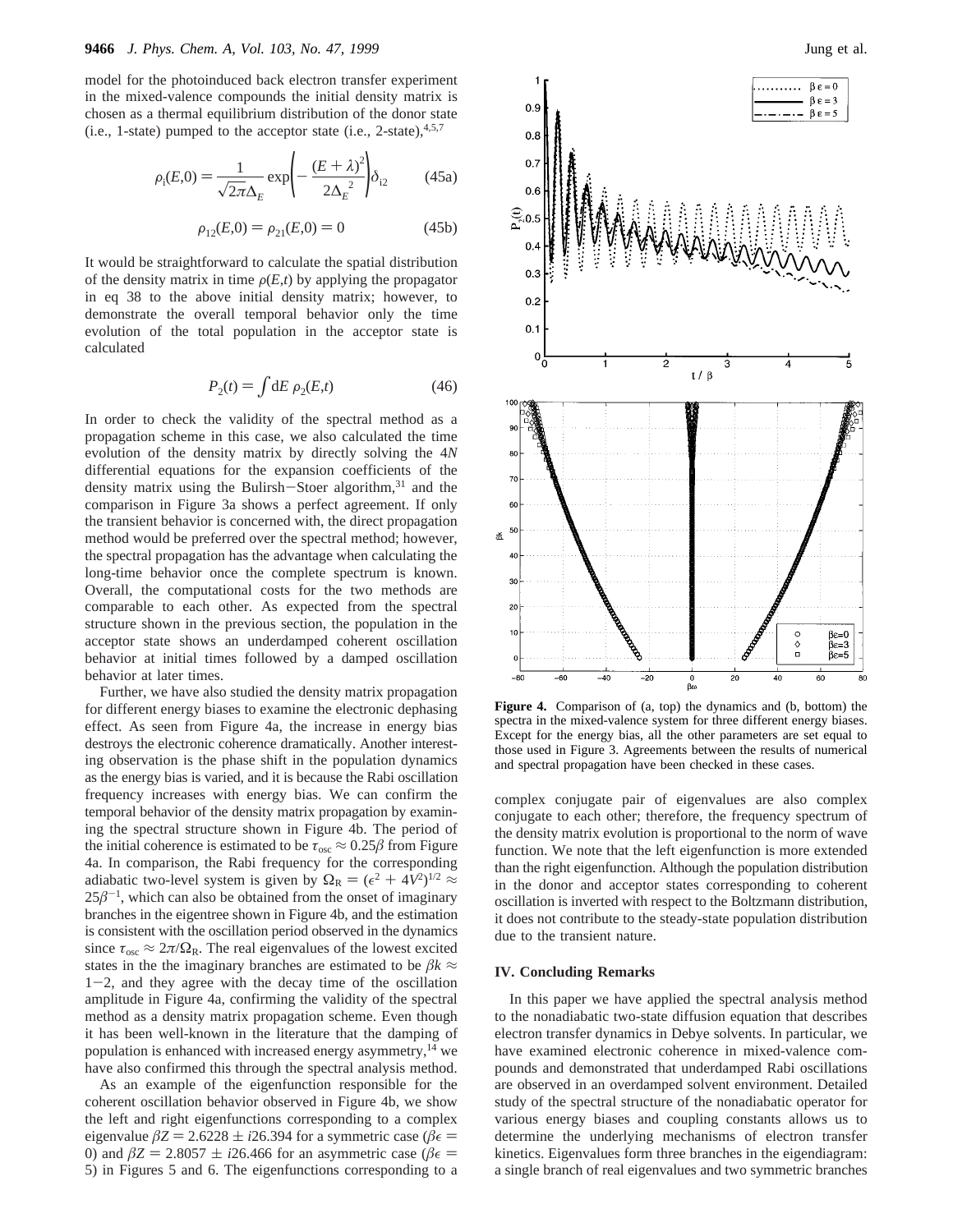

**Figure 5.** (a, top) Right and (b, bottom) left eigenfunctions with an eigenvalue  $\beta Z = 2.6228 \pm i26.394$  for a symmetric bias case ( $\beta \epsilon$  = 0). All the other parameters are set equal to those used in Figure 3 except for the energy bias. Each line corresponds to  $\rho_1$  (solid),  $\rho_2$ (dashed),  $u$  (dot-dashed), and  $v$  (dotted), respectively.

of complex conjugate eigenvalues. In strongly coupled systems, all three branches have a similar order of magnitude, indicating that both multiple-exponential decay and coherent oscillations can be observed experimentally.

We have investigated the dependence of the spectral structure on the coupling constant. In the very weak coupling regime, the lowest excited state is well separated from higher states, which makes the electron transfer dynamics a well-defined rate process. In the strong coupling regime, however, the eigenvalue diagram shows coalescence/bifurcation behavior in the complex plane. We have used the spectral method to calculate the time evolution of the density matrix, and indeed, observed electronic coherence in the temporal behavior of population in the acceptor state for nonequilibrium initial distributions. We also found a good agreement between results of the spectral propagation method and the numerical propagation method for small energy bias cases. Due to non-Hermitianity of the nonadiabatic operator, the spectral propagation method was not numerically stable for large energy bias cases.

For an isolated quantum system, the eigensolution to the Schrödinger equation completely determines its dynamics. In a similar fashion, the eigensolution to the nonadiabatic diffusion



Figure 6. (a, top) Right and (b, bottom) left eigenfunctions with an eigenvalue  $\beta Z = 2.8057 \pm i26.466$  for an asymmetric bias case ( $\beta \epsilon$  = 5). All the other parameters are set equal to those used in Figure 3 except for the energy bias. Each line corresponds to  $\rho_1$  (solid),  $\rho_2$ (dashed),  $u$  (dot-dashed), and  $v$  (dotted), respectively.

operator completely characterizes the dynamics of a dissipative system and thus provides a powerful tool to analyze dissipative dynamics. It is well-known that quantum dynamics comes from the underlying spectra, especially in gas-phase chemical systems;32 however, the spectral aspect of condensed phase dissipative systems has not been well recognized yet and deserves further investigation. Though the analysis presented here is restricted to semiclassical dissipative systems, it may also be applied to quantum dissipative dynamics. In principle, we can derive the evolution equation for quantum dissipative systems either from first principles or through numerical reduction, and then pose the quantum dissipative equation of motion as an eigenvalue problem. Along this line, the dissipative dynamics of the spin-boson Hamiltonian, which has been studied mostly as a dynamic problem,<sup>6,33</sup> can also be explored as a spectral problem in the future.

**Acknowledgment.** The authors thank the NSF for financial support. J.C. thanks the MIT start-up fund and the Petroleum Research Fund for financial support. Y.J. thanks the Korean Foundations for Advanced Studies for financial support.